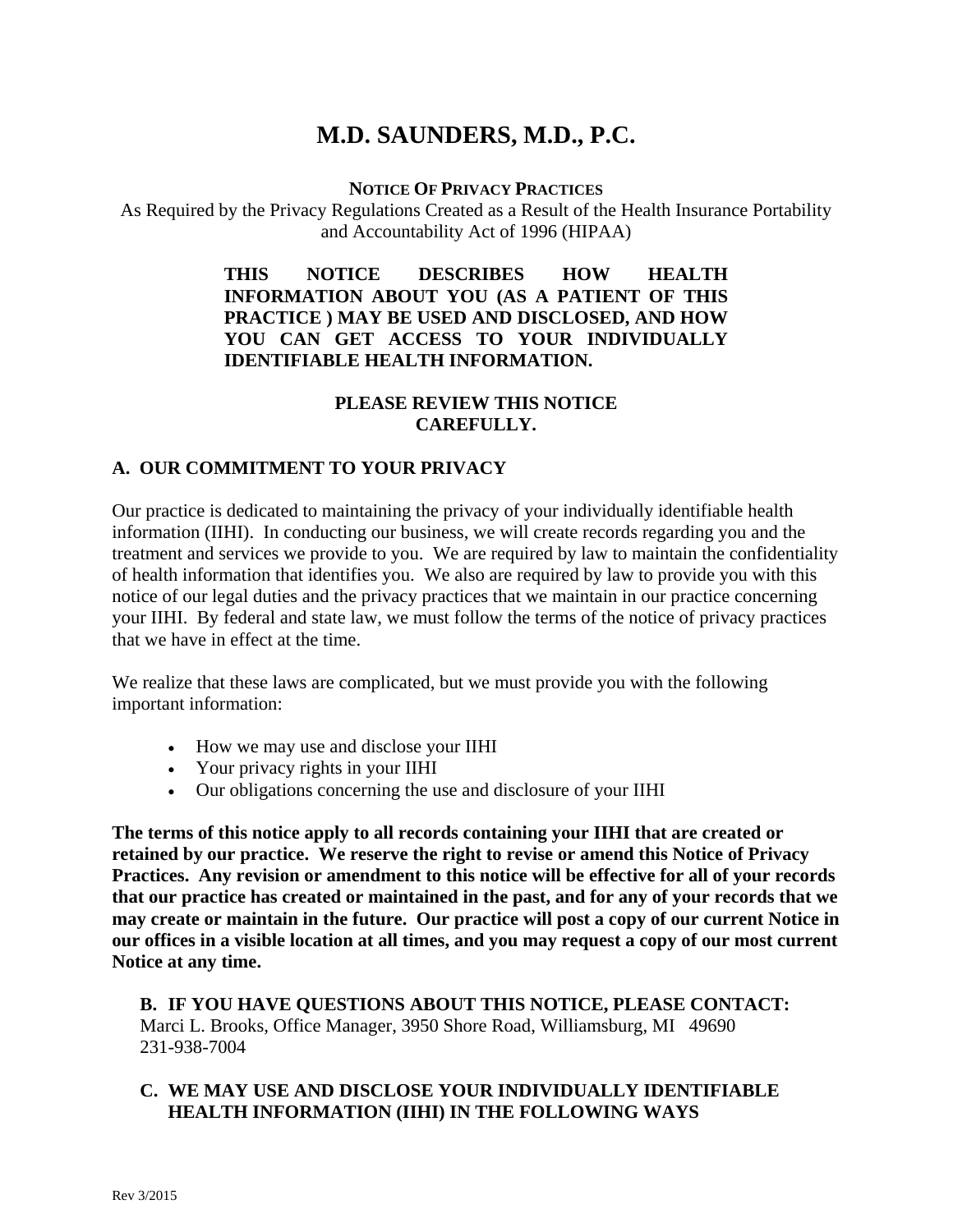The following categories describe the different ways in which we may use and disclose your IIHI.

**1. Treatment**. Our practice may use your IIHI to treat you. For example, we may ask you to have laboratory tests (such as blood or urine tests), and we may use the results to help us reach a diagnosis. We might use your IIHI in order to write a prescription for you, or we might disclose your IIHI to a pharmacy when we order a prescription for you. Many of the people who work for our practice – including, but not limited to, our doctors and nurses – may use or disclose your IIHI in order to treat you or to assist others in your treatment. Additionally, we may disclose your IIHI to others who may assist in your care, such as your spouse, children or parents. Finally, we may also disclose your IIHI to other health care providers for purposes related to your treatment.

**2. Payment**. Our practice may use and disclose your IIHI in order to bill and collect payment for the services and items you may receive from us. For example, we may contact your health insurer to certify that you are eligible for benefits (and for what range of benefits), and we may provide your insurer with details regarding your treatment to determine if your insurer will cover, or pay for, your treatment. We also may use and disclose your IIHI to obtain payment from third parties that may be responsible for such costs, such as family members. Also, we may use your IIHI to bill you directly for services and items. We may disclose your IIHI to other health care providers and entities to assist in their billing and collection efforts.

**3. Health Care Operations**. Our practice may use and disclose your IIHI to operate our business. As examples of the ways in which we may use and disclose your information for our operations, our practice may use your IIHI to evaluate the quality of care you received from us, or to conduct cost-management and business planning activities for our practice. We may disclose your IIHI to other health care providers and entities to assist in their health care operations.

**4. Appointment Reminders**. Our practice may use and disclose your IIHI to contact you and remind you of an appointment.

**5. Treatment Options**. Our practice may use and disclose your IIHI to inform you of potential treatment options or alternatives.

**6. Health-Related Benefits and Services**. Our practice may use and disclose your IIHI to inform you of health-related benefits or services that may be of interest to you.

**7. Release of Information to Family/Friends**. Our practice may release your IIHI to a friend or family member that is involved in your care, or who assists in taking care of you. For example, a parent or guardian may ask that a babysitter take their child to the pediatrician's office for treatment of a cold. In this example, the babysitter may have access to this child's medical information.

**8. Disclosures Required By Law**. Our practice will use and disclose your IIHI when we are required to do so by federal, state or local law.

### **D. USE AND DISCLOSURE OF YOUR IIHI IN CERTAIN SPECIAL CIRCUMSTANCES**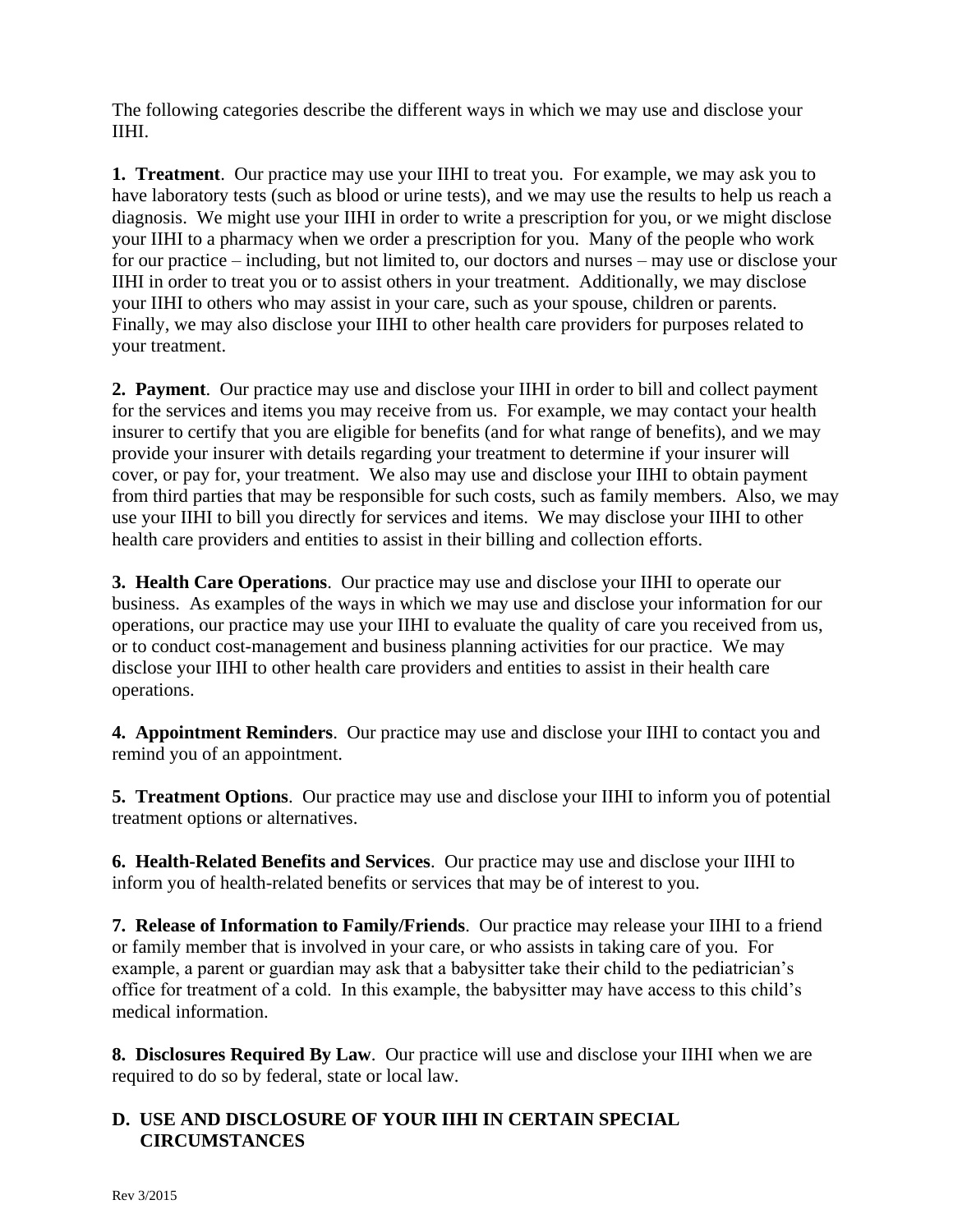The following categories describe unique scenarios in which we may use or disclose your identifiable health information:

**1. Public Health Risks**. Our practice may disclose your IIHI to public health authorities that are authorized by law to collect information for the purpose of:

- maintaining vital records, such as births and deaths
- reporting child abuse or neglect
- preventing or controlling disease, injury or disability
- notifying a person regarding potential exposure to a communicable disease
- notifying a person regarding a potential risk for spreading or contracting a disease or condition
- reporting reactions to drugs or problems with products or devices
- notifying individuals if a product or device they may be using has been recalled
- notifying appropriate government agency(ies) and authority(ies) regarding the potential abuse or neglect of an adult patient (including domestic violence); however, we will only disclose this information if the patient agrees or we are required or authorized by law to disclose this information
- notifying your employer under limited circumstances related primarily to workplace injury or illness or medical surveillance.

**2. Health Oversight Activities**. Our practice may disclose your IIHI to a health oversight agency for activities authorized by law. Oversight activities can include, for example, investigations, inspections, audits, surveys, licensure and disciplinary actions; civil, administrative, and criminal procedures or actions; or other activities necessary for the government to monitor government programs, compliance with civil rights laws and the health care system in general.

**3. Lawsuits and Similar Proceedings**. Our practice may use and disclose your IIHI in response to a court or administrative order, if you are involved in a lawsuit or similar proceeding. We also may disclose your IIHI in response to a discovery request, subpoena, or other lawful process by another party involved in the dispute, but only if we have made an effort to inform you of the request or to obtain an order protecting the information the party has requested.

**4. Law Enforcement**. We may release IIHI if asked to do so by a law enforcement official:

- Regarding a crime victim in certain situations, if we are unable to obtain the person's agreement
- Concerning a death we believe has resulted from criminal conduct
- Regarding criminal conduct at our offices
- In response to a warrant, summons, court order, subpoena or similar legal process
- To identify/locate a suspect, material witness, fugitive or missing person
- In an emergency, to report a crime (including the location or victim(s) of the crime, or the description, identity or location of the perpetrator)

**5. Deceased Patients**. Our practice may release IIHI to a medical examiner or coroner to identify a deceased individual or to identify the cause of death. If necessary, we also may release information in order for funeral directors to perform their jobs.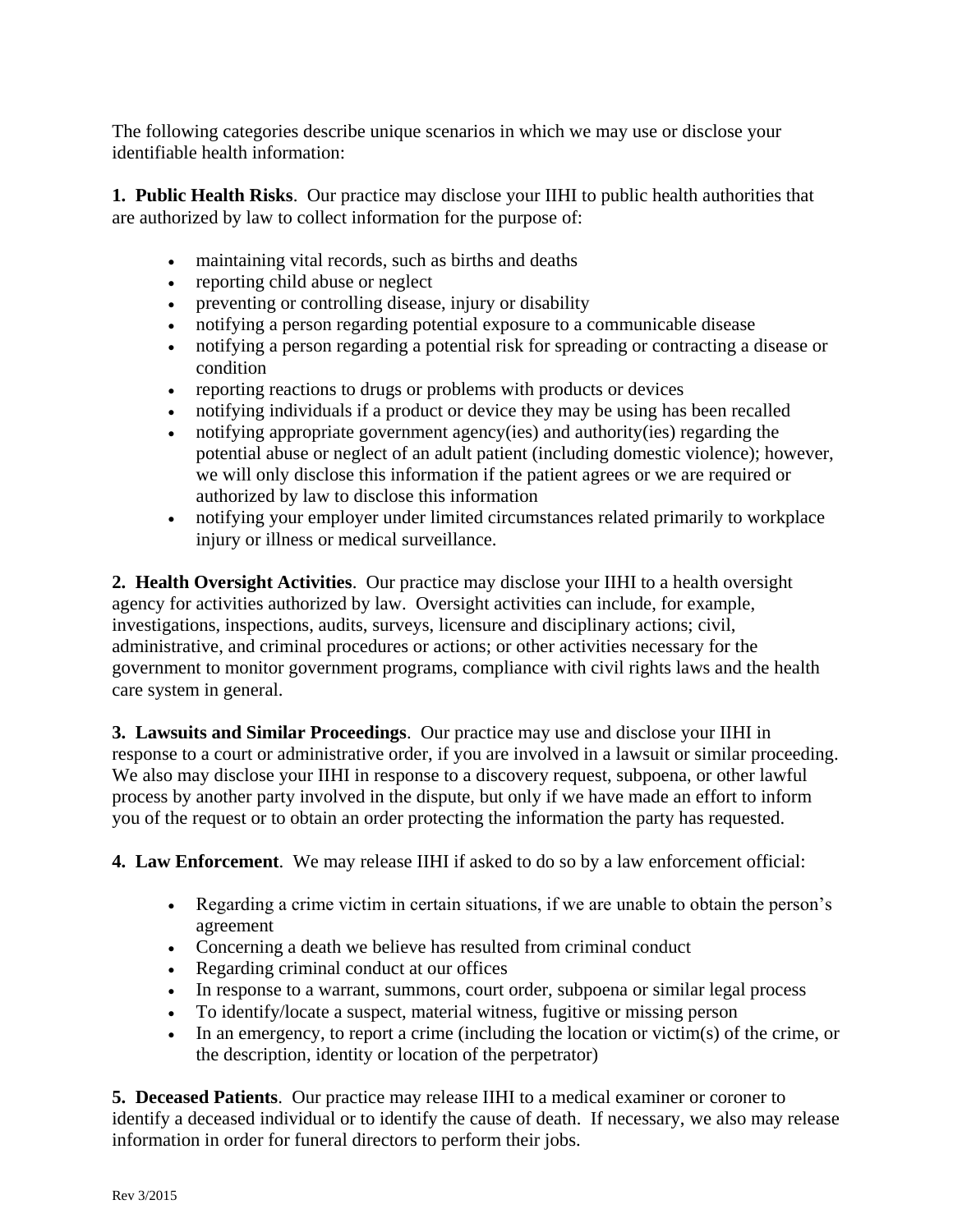**6. Organ and Tissue Donation**. Our practice may release your IIHI to organizations that handle organ, eye or tissue procurement or transplantation, including organ donation banks, as necessary to facilitate organ or tissue donation and transplantation if you are an organ donor.

**7. Research**. Our practice may use and disclose your IIHI for research purposes in certain limited circumstances. We will obtain your written authorization to use your IIHI for research purposes except when Internal or Review Board or Privacy Board has determined that the waiver of your authorization satisfies the following: (i) the use or disclosure involves no more than a minimal risk to your privacy based on the following: (A) an adequate plan to protect the identifiers from improper use and disclosure; (B) an adequate plan to destroy the identifiers at the earliest opportunity consistent with the research (unless there is a health or research justification for retaining the identifiers or such retention is otherwise required by law); and (C) adequate written assurances that the PHI will not be re-used or disclosed to any other person or entity (except as required by law) for authorized oversight of the research study, or for other research for which the use or disclosure would otherwise be permitted; (ii) the research could not practicably be conducted without the waiver; and (iii) the research could not practicably be conducted without access to and use of the PHI.

**8. Serious Threats to Health or Safety**. Our practice may use and disclose your IIHI when necessary to reduce or prevent a serious threat to your health and safety or the health and safety of another individual or the public. Under these circumstances, we will only make disclosures to a person or organization able to help prevent the threat.

**9. Military**. Our practice may disclose your IIHI if you are a member of U.S. or foreign military forces (including veterans) and if required by the appropriate authorities.

**10. National Security**. Our practice may disclose your IIHI to federal officials for intelligence and national security activities authorized by law. We also may disclose your IIHI to federal officials in order to protect the President, other officials or foreign heads of state, or to conduct investigations.

**11. Inmates**. Our practice may disclose your IIHI to correctional institutions or law enforcement officials if you are an inmate or under the custody of a law enforcement official. Disclosure for these purposes would be necessary: (a) for the institution to provide health care services to you, (b) for the safety and security of the institution, and/or (c) to protect your health and safety or the health and safety of other individuals.

**12. Workers' Compensation**. Our practice may release your IIHI for workers' compensation and similar programs.

## **E. YOUR RIGHTS REGARDING YOUR IIHI**

You have the following rights regarding the IIHI that we maintain about you:

**1. Confidential Communications**. You have the right to request that our practice communicate with you about your health and related issues in a particular manner or at a certain location. For instance, you may ask that we contact you at home, rather than work. In order to request a type of confidential communication, you must make a written request to Marci L. Brooks, Office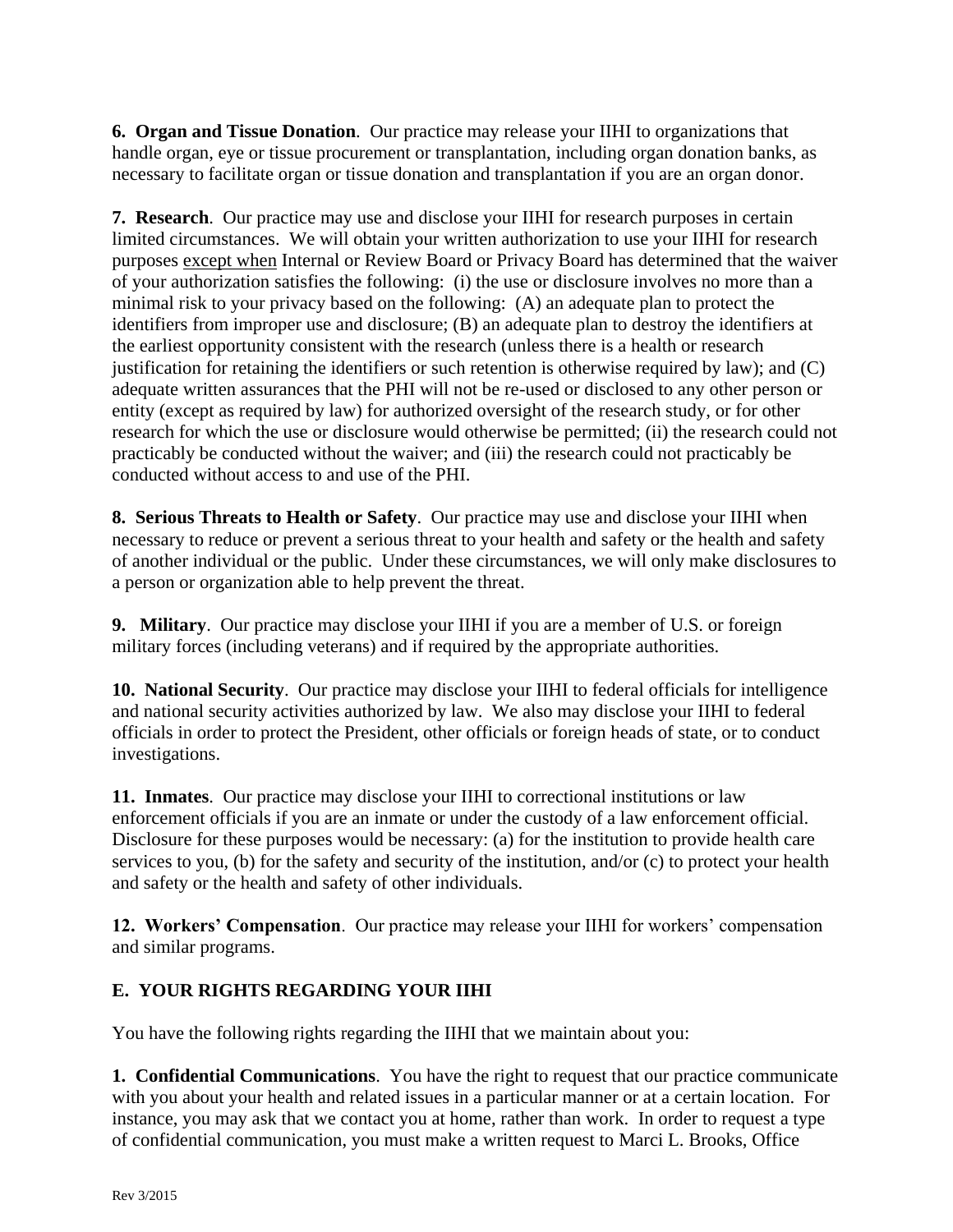Manager, 3950 Shore Road, Williamsburg, MI 49690, specifying the requested method of contact, or the location where you wish to be contacted. Our practice will accommodate **reasonable** requests. You do not need to give a reason for your request.

**2. Requesting Restrictions**. You have the right to request a restriction in our use or disclosure of your IIHI for treatment, payment or health care operations. Additionally, you have the right to request that we restrict our disclosure of your IIHI to only certain individuals involved in your care or the payment for your care, such as family members and friends. **We are not required to agree to your request**; however, if we do agree, we are bound by our agreement except when otherwise required by law, in emergencies, or when the information is necessary to treat you. In order to request a restriction in our use or disclosure of your IIHI, you must make your request in writing to Marci L. Brooks, Office Manager, 3950 Shore Road, Williamsburg, MI 49690. Your request must describe in a clear and concise fashion:

- (a) the information you wish restricted;
- (b) whether you are requesting to limit our practice's use, disclosure or both; and
- (c) to whom you want the limits to apply.

**3. Inspection and Copies**. You have the right to inspect and obtain a copy of the IIHI that may be used to make decisions about you, including patient medical records and billing records, but not including psychotherapy notes. You must submit your request in writing to Marci L. Brooks, Office Manager, 3950 Shore Road, Williamsburg, MI 49690 in order to inspect and/or obtain a copy of your IIHI. Our practice may charge a fee for the costs of copying, mailing, labor and supplies associated with your request. Our practice may deny your request to inspect and/or copy in certain limited circumstances; however, you may request a review of our denial. Another licensed health care professional chosen by us will conduct reviews.

**4. Amendment**. You may ask us to amend your health information if you believe it is incorrect or incomplete, and you may request an amendment for as long as the information is kept by or for our practice. To request an amendment, your request must be made in writing and submitted to Marci L. Brooks, Office Manager, 3950 Shore Road, Williamsburg, MI 49690. You must provide us with a reason that supports your request for amendment. Our practice will deny your request if you fail to submit your request (and the reason supporting your request) in writing. Also, we may deny your request if you ask us to amend information that is in our opinion: (a) accurate and complete; (b) not part of the IIHI kept by or for the practice; (c) not part of the IIHI which you would be permitted to inspect and copy; or (d) not created by our practice, unless the individual or entity that created the information is not available to amend the information.

**5. Accounting of Disclosures**. All of our patients have the right to request an "accounting of disclosures." An "accounting of disclosures" is a list of certain non-routine disclosures our practice has made of your IIHI for non-treatment, non-payment or non-operations purposes. Use of your IIHI as part of the routine patient care in our practice is not required to be documented. For example, the doctor sharing information with the nurse; or the billing department using your information to file your insurance claim. In order to obtain an accounting of disclosures, you must submit your request in writing to Marci L. Brooks, Office Manager, 3950 Shore Road, Williamsburg, MI 49690. All requests for an "accounting of disclosures" must state a time period, which may not be longer than six (6) years from the date of disclosure and may not include dates before April 14, 2003. The first list you request within a 12-month period is free of charge, but our practice may charge you for additional lists within the same 12-month period.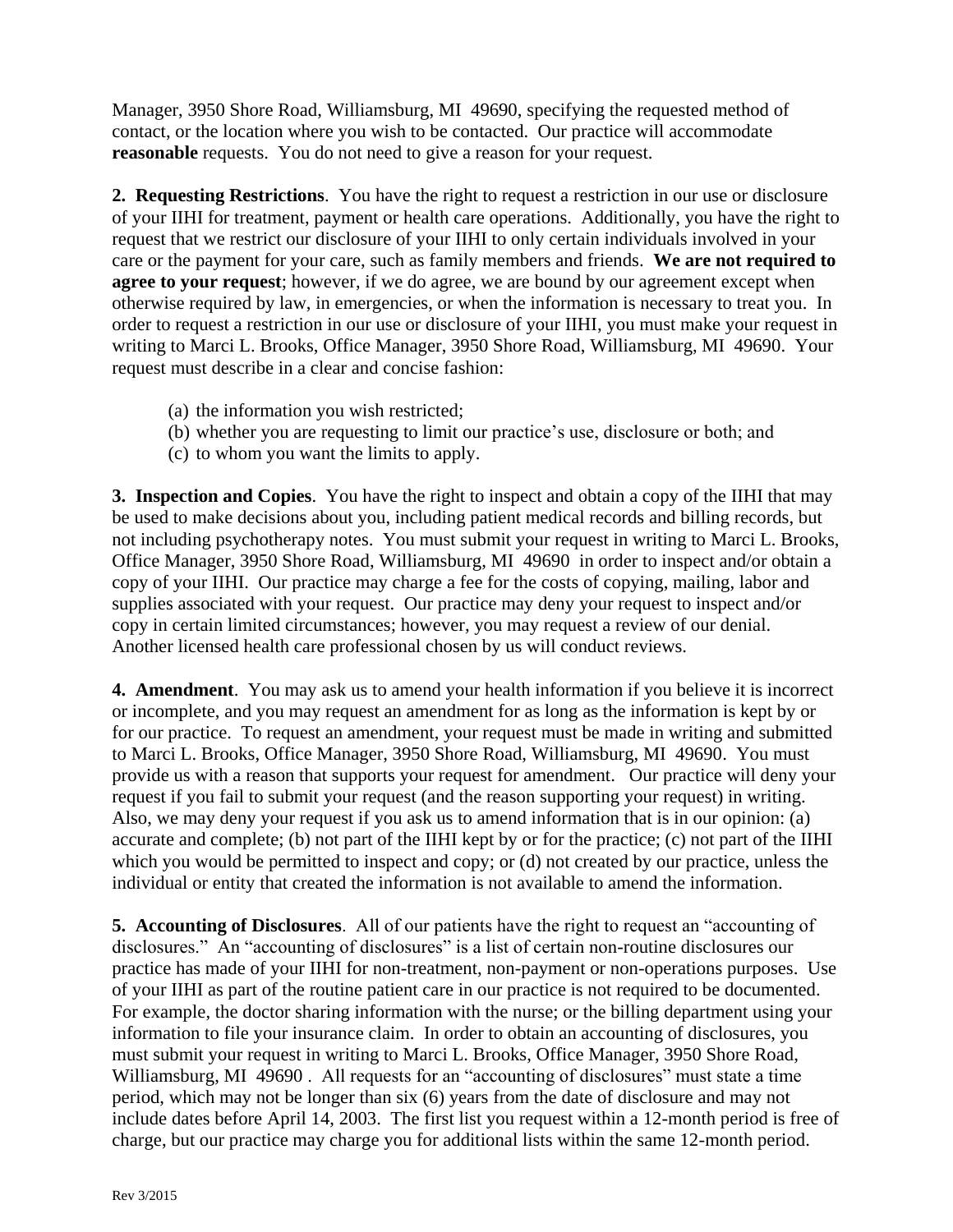Our practice will notify you of the costs involved with additional requests, and you may withdraw your request before you incur any costs.

**6. Right to a Paper Copy of This Notice**. You are entitled to receive a paper copy of our notice of privacy practices. You may ask us to give you a copy of this notice at any time. To obtain a paper copy of this notice, contact Marci L. Brooks, Office Manager, 3950 Shore Road, Williamsburg, MI 49690.

**7. Right to File a Complaint**. If you believe your privacy rights have been violated, you may file a complaint with our practice or with the Secretary of the Department of Health and Human Services. To file a complaint with our practice, contact Marci L. Brooks, Office Manager, 3950 Shore Road, Williamsburg, MI 49690 . All complaints must be submitted in writing. **You will not be penalized for filing a complaint**.

**8. Right to Provide an Authorization for Other Uses and Disclosures**. Our practice will obtain your written authorization for uses and disclosures that are not identified by this notice or permitted by applicable law. Any authorization you provide to us regarding the use and disclosure of your IIHI may be revoked at any time in writing. After you revoke your authorization, we will no longer use or disclose your IIHI for the reasons described in the authorization. Please note, we are required to retain records of your care.

Again, if you have any questions regarding this notice or our health information privacy policies, please contact Marci L. Brooks, Office Manager, 3950 Shore Road, Williamsburg, MI 49690.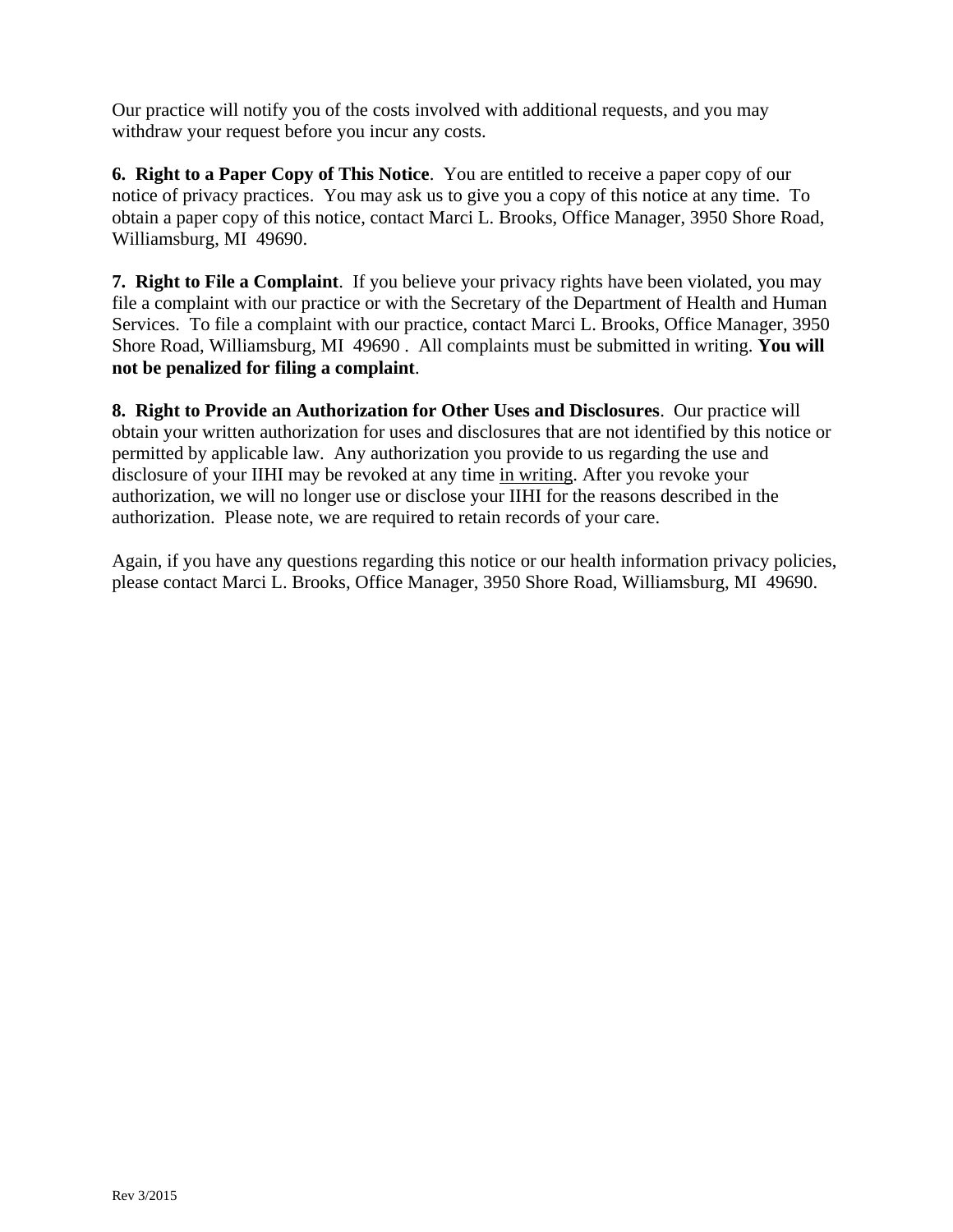## **M.D. SAUNDERS, M.D., P.C.**

#### **PRIVACY POLICIES**

It is the policy of our practice that all physicians and staff preserve the integrity and the confidentiality of protected health information (PHI) pertaining to our patients. The purpose of this policy is to ensure that our practice and its physicians and staff have the necessary medical and PHI to provide the highest quality medical care possible while protecting the confidentiality of the PHI of our patients to the highest degree possible. Patients should not be afraid to provide information to our practice and its physicians and staff for purposes of treatment, payment and healthcare operations (TPO). To that end, our practice and its physicians and staff will--

- Adhere to the standards set forth in the Notice of Privacy Practices.
- Collect, use and disclose PHI only in conformance with state and federal laws and current patient covenants and/or authorizations, as appropriate. Our practice and its physicians and staff will not use or disclose PHI for uses outside of practice's TPO, such as marketing, employment, life insurance applications, etc. without an authorization from the patient.
- Use and disclose PHI to remind patients of their appointments unless they instruct us not to.
- Recognize that PHI collected about patients must be accurate, timely, complete, and available when needed. Our practice and its physicians and staff will
	- $\triangleright$  Implement reasonable measures to protect the integrity of all PHI maintained about patients.
- Recognize that patients have a right to privacy. Our practice and its physicians and staff respect the patient's individual dignity at all times. Our practice and its physicians and staff will respect patient's privacy to the extent consistent with providing the highest quality medical care possible and with the efficient administration of the facility.
- Act as responsible information stewards and treat all PHI as sensitive and confidential. Consequently, our practice and its physicians and staff will:
	- Treat all PHI data as confidential in accordance with professional ethics, accreditation standards, and legal requirements.
	- $\triangleright$  Not disclose PHI data unless the patient (or his or her authorized representative) has properly authorized the release or the release is otherwise authorized by law.